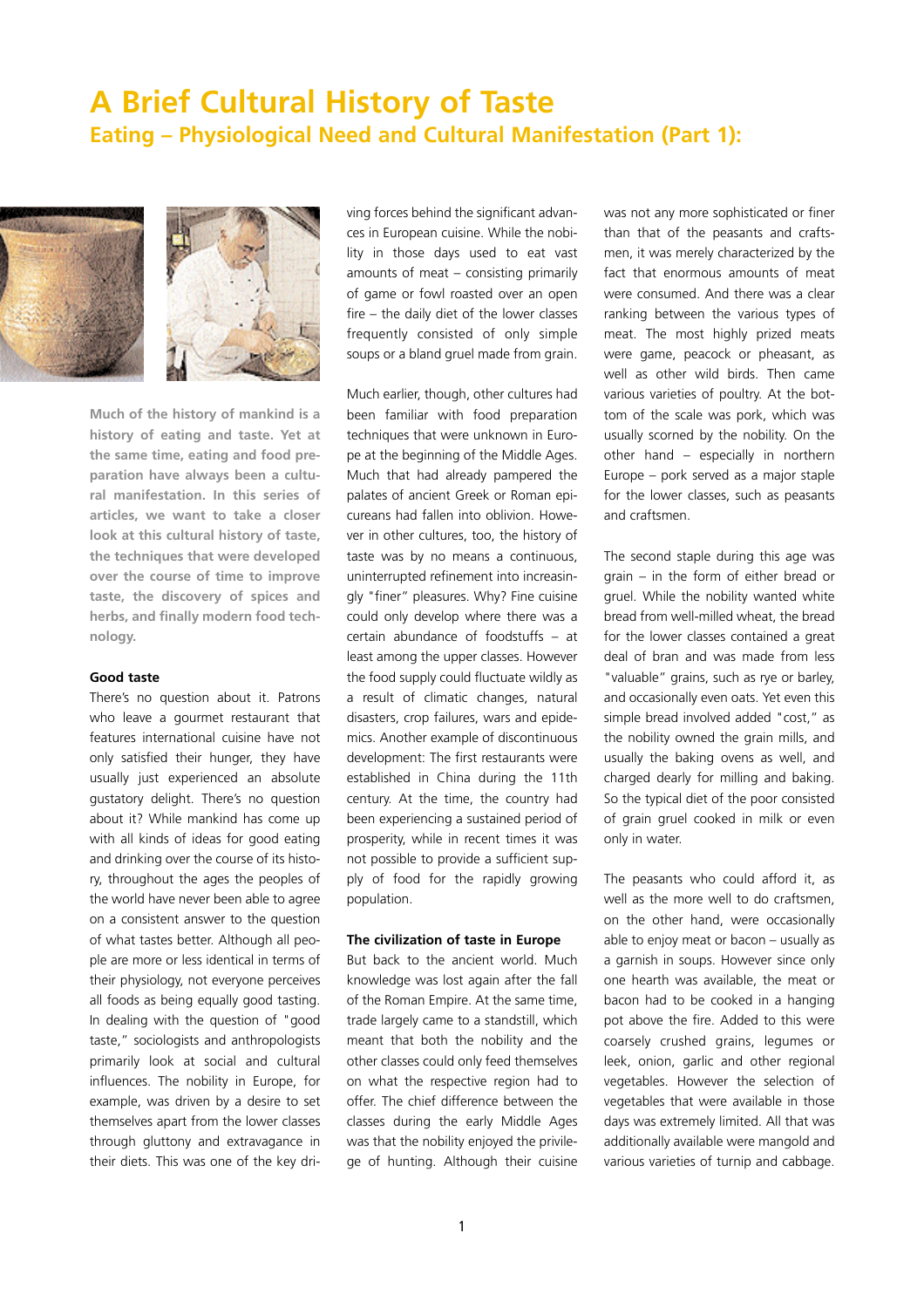



And these "lower" (because they grew close to the ground) vegetables, too, were scorned by the nobility. Fruit that grew on trees, on the other hand, was also included in the diets of the nobility. The chief beverage for all of the classes consisted of beer or wine – depending upon the region – which was consumed in what would be considered enormous quantities by today's standards.

The further development of the cultural history of cuisine through to the late Middle Ages was governed by a number of new factors. On the one hand, there was a marked increase in trade and travel, especially from the 11th century onward (the Hansa in northern Europe, for example, and the port cities of Upper Italy), new cities were being founded, and an urban middle class gradually developed. On the other hand, the food supply improved significantly for the lower classes in many regions of Europe, prompting the nobility  $-$  which had gained in influence and wealth as a result of the centralization of power – to use such luxury goods as precious spices from India to set themselves apart from the lower classes. The most common of these spices included ginger, cinnamon, nutmeg, mace, saffron and, of course, pepper. Although no exact figures about quantities are available, individual lists of the enormous volumes of spices that were used at banquets allow the conclusion to be drawn that the courtly chefs strongly over-seasoned their foods. However something akin to a medieval cuisine did develop, including handwritten cookbooks that circulated among the chefs.

The monasteries, which formed a second, independent branch of medieval cuisine, played an important go-between role. Because not just the monks were fed here, but the needy, guests and travelers as well, a repository of independent knowledge was created – especially since numerous monks came from noble houses and did not wish to forego good food. While the courtly nobility spurned domestic herbs and preferred to demonstrate its power and wealth with exotic spices, knowledge about natural herbs for medicinal and culinary purposes enjoyed a revival in the monasteries. And the monks increasingly refined their art and passed on their knowledge, especially with respect to other ingredients, cooking techniques, winemaking and beer brewing. What also typified the cuisine of both the monasteries and the nobility during this age were the numerous fasting rules that existed, which placed restrictions on the foods that were allowed to be eaten during a large portion of the year. However these rules were often interpreted quite liberally, even by the monks. So while only fish, and no meat, was supposed to be eaten on fast days, it soon required only a little bit of rhetorical talent to include waterfowl among the foods that could be eaten on fast days.

In contrast to the many misconceptions that exist about hard-to-digest, overly fatty nutrition, late medieval cuisine was in fact quite low in fat – at least among the upper classes. A great many sweetand-sour sauces were employed, which were made from sour cider, young wine or vinegar sweetened with honey, for example. The sauces were thickened with bread crusts, crushed almonds or occasionally eggs. Meat or vegetables were usually roasted or cooked extremely long at low heat – not in the least because the hearths in those days were not capable of producing higher temperatures.

#### **The democratization of taste**

Further developments during the late Middle Ages and the transition to the modern age were characterized by highly differing factors. Beginning around the 14th century, there was a dramatic rise in crop failures and famines throughout all of Europe. Food supplies deteriorated significantly. Only the higher nobility was still able to afford major luxuries. At the same time, though, a more self-assured and prosperous middle class emerged. Enlightened thinking began to spread, and the European powers – led first and foremost by Portugal and Spain initially – set out to conquer colonies for their exploitation.

In the wake of these numerous famines, epidemics  $-$  like the plague  $-$  spread across vast areas of Europe, decimating the population. At the same time, the age of colonization set in – more or less "by chance," by the way. The driving force: The desire to exploit the riches of India and China – consisting primarily of spices – and to discover new sea routes. The discovery of America late in the 15th century afforded the subsequent colonial powers the opportunity of breaking the monopoly that the original growing areas had enjoyed in spices, tea, coffee or sugar. The European trading companies established huge plantations in their colonies for the cultivation of these coveted plants.

This development increased the supply of these former luxury articles in Europe. They also became affordable for the aspiring middle classes, which also profited handsomely from flourishing trade. This enabled the middle classes to follow in the footsteps of the nobility with respect to cooking as well. This development was fostered by the invention of modern printing in 1450. It was now possible for cookbooks, too, to be printed and circulated. It was the beginning of a "democratization of taste." As a direct result of this development, the nobility was again forced to find new ways of setting themselves apart from